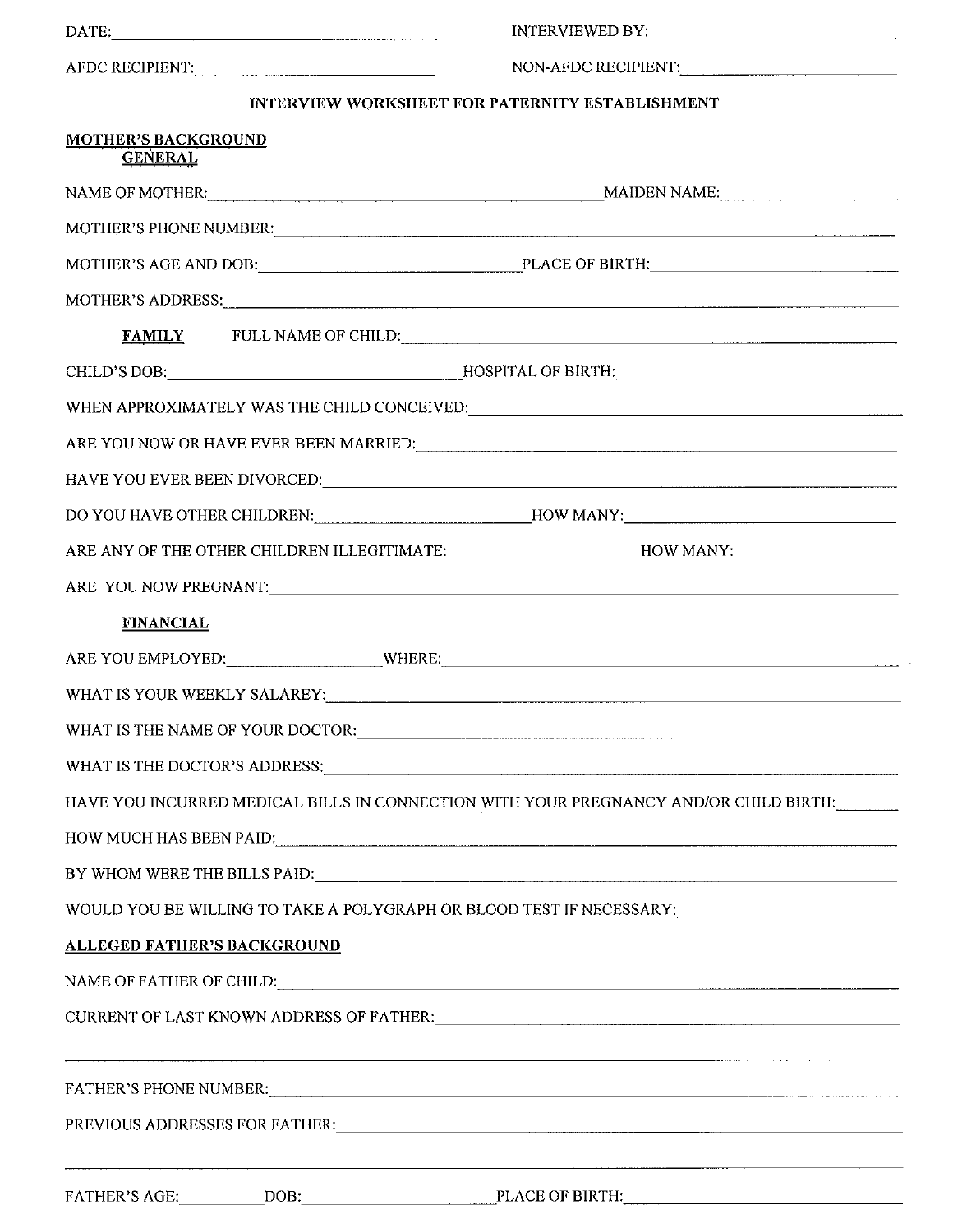| <b>FAMILY OF ALLEGED FATHER</b>                                                                                                                                                                                                |                                                                                                                                                                                                                                |  |
|--------------------------------------------------------------------------------------------------------------------------------------------------------------------------------------------------------------------------------|--------------------------------------------------------------------------------------------------------------------------------------------------------------------------------------------------------------------------------|--|
|                                                                                                                                                                                                                                | IS FATHER MARRIED:___________________WIFE'S NAME:________________________________                                                                                                                                              |  |
|                                                                                                                                                                                                                                | FATHER'S WIFE'S ADDRESS: The Contract of the Contract of the Contract of the Contract of the Contract of the Contract of the Contract of the Contract of the Contract of the Contract of the Contract of the Contract of the C |  |
|                                                                                                                                                                                                                                | DOES FATHER HAVE ANY CHILDREN:______________HOW MANY:____________________________                                                                                                                                              |  |
|                                                                                                                                                                                                                                | ARE ANY OF FATHER'S CHILDREN ILLEGITIMATE:_______________HOW MANY:_______________                                                                                                                                              |  |
| <b>FATHER'S FINANCIAL INFORMATION</b>                                                                                                                                                                                          |                                                                                                                                                                                                                                |  |
|                                                                                                                                                                                                                                |                                                                                                                                                                                                                                |  |
|                                                                                                                                                                                                                                |                                                                                                                                                                                                                                |  |
|                                                                                                                                                                                                                                |                                                                                                                                                                                                                                |  |
|                                                                                                                                                                                                                                | DOES FATHER OWN A CAR: University of the contract of the contract of the contract of the contract of the contract of the contract of the contract of the contract of the contract of the contract of the contract of the contr |  |
|                                                                                                                                                                                                                                |                                                                                                                                                                                                                                |  |
|                                                                                                                                                                                                                                |                                                                                                                                                                                                                                |  |
|                                                                                                                                                                                                                                | FATHER'S NEXT OF KIN: Particular and the contract of the contract of the contract of the contract of the contract of the contract of the contract of the contract of the contract of the contract of the contract of the contr |  |
|                                                                                                                                                                                                                                | THEIR ADDRESS: PHONE NO: PHONE NO:                                                                                                                                                                                             |  |
|                                                                                                                                                                                                                                | FATHER'S CLOSE FRIENDS: University of the Second Contract of the Second Contract of the Second Contract of the                                                                                                                 |  |
|                                                                                                                                                                                                                                | THEIR ADDRESS: PHONE NO: PHONE NO:                                                                                                                                                                                             |  |
| <b>FATHER'S PHYSICAL DESCRIPTION</b>                                                                                                                                                                                           |                                                                                                                                                                                                                                |  |
| HEIGHT: A CONTROLLER CONTROLLER CONTROLLER CONTROLLER CONTROLLER CONTROLLER CONTROLLER CONTROLLER CONTROLLER CONTROLLER CONTROLLER CONTROLLER CONTROLLER CONTROLLER CONTROLLER CONTROLLER CONTROLLER CONTROLLER CONTROLLER CON | HAIR COLOR: COLOR:                                                                                                                                                                                                             |  |
| WEIGHT:                                                                                                                                                                                                                        | COLOR OF EYES:                                                                                                                                                                                                                 |  |
|                                                                                                                                                                                                                                | DOES FATHER HAVE AN ARREST RECORD: University of the contract of the state of the contract of the contract of the contract of the contract of the contract of the contract of the contract of the contract of the contract of  |  |
| BRIEF DESCRIPTION OF ARREST (WHERE, WHEN)                                                                                                                                                                                      |                                                                                                                                                                                                                                |  |
|                                                                                                                                                                                                                                |                                                                                                                                                                                                                                |  |
|                                                                                                                                                                                                                                |                                                                                                                                                                                                                                |  |
|                                                                                                                                                                                                                                |                                                                                                                                                                                                                                |  |
| <b>MOTHER &amp; FATHER'S RELATIONSHIP</b>                                                                                                                                                                                      |                                                                                                                                                                                                                                |  |
|                                                                                                                                                                                                                                |                                                                                                                                                                                                                                |  |
|                                                                                                                                                                                                                                | WHERE YOU MARRIED TO THE FATHER: WHEN: WHEN: WHEN: WHERE YOU MARRIED TO THE FATHER:                                                                                                                                            |  |
|                                                                                                                                                                                                                                |                                                                                                                                                                                                                                |  |
|                                                                                                                                                                                                                                | ARE YOU RELATED TO THE FATHER: EXPLAIN: EXPLAIN:                                                                                                                                                                               |  |
|                                                                                                                                                                                                                                |                                                                                                                                                                                                                                |  |
|                                                                                                                                                                                                                                |                                                                                                                                                                                                                                |  |